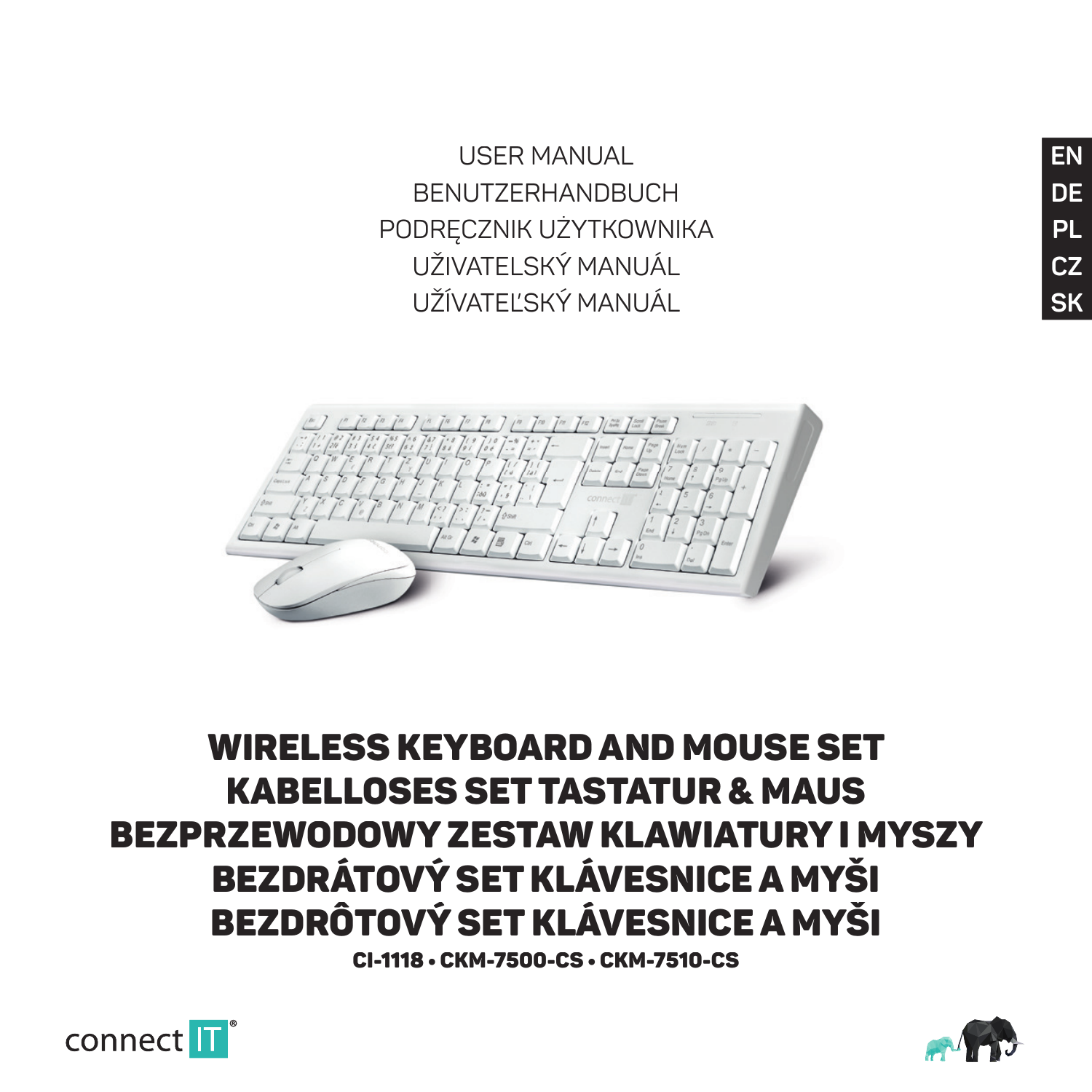## WIRELESS KEYBOARD AND MOUSE SET CI-1118 • CKM-7500-CS • CKM-7510-CS • CAMPLER MANUAL CI-1118 • CKM-7500-CS • CKM-7510-CS

Before putting this product into operation, please read carefully all the instructions, even if you are already familiar with using similar products. Use the product only as described in this manual. Keep this manual in case you need it for future reference.

The electronic version of this user manual can be downloaded on the website www.connectit-europe.com.

We recommend keeping the original packaging of the product, invoice and warranty certificate at least for the time the warranty is valid. When shipping the product, we recommend using the original packaging that the product was delivered in that will provide the best protection for it from being damaged during transport.

## **1 Specifi cation**

### **Technical specifications of keyboard:**

- 2.4 GHz wireless technology
- Height-adjustable

**EN**

- Standard keyboard layout
- Operating range of nano receiver up to 10 m
- Power: 1 × AAA battery (included)
- Interface: USB 1.1 and higher
- Easy Plug & Play installation

### **Technical Specifications Mouse:**

- 24 GHz wireless technology
- Operating range of nano receiver up to 10 m
- Resolution: 1000 DPI
- Dimensions: 62 × 104 × 34 mm
- Power: 1 × AA battery (included)
- Interface: USB 11 and higher
- **E** Fasu Plug & Play installation

## **Compatibility:**

■ Operating sustem: Microsoft Windows XP/Vista/7/8/10 and Mac OS

This product is compatible with Mac OS although some features unsupported by Mac OS may not work properly.

## **2 Installation**

### **Installation of batteries:**

#### **Mouse:**

- 1. Remove the battery cover on the bottom side of the mouse.
- 2. Insert 1x AA battery into the mouse and be sure that you are inserting the battery in correct direction according to their polarity. Close the battery cover.

### **Keyboard:**

- 1. Remove the battery cover on the bottom side of the keyboard
- 2. Insert 1x AAA battery into the keyboard and be sure that you are inserting the battery in correct direction according to their polarity. Close the battery cover



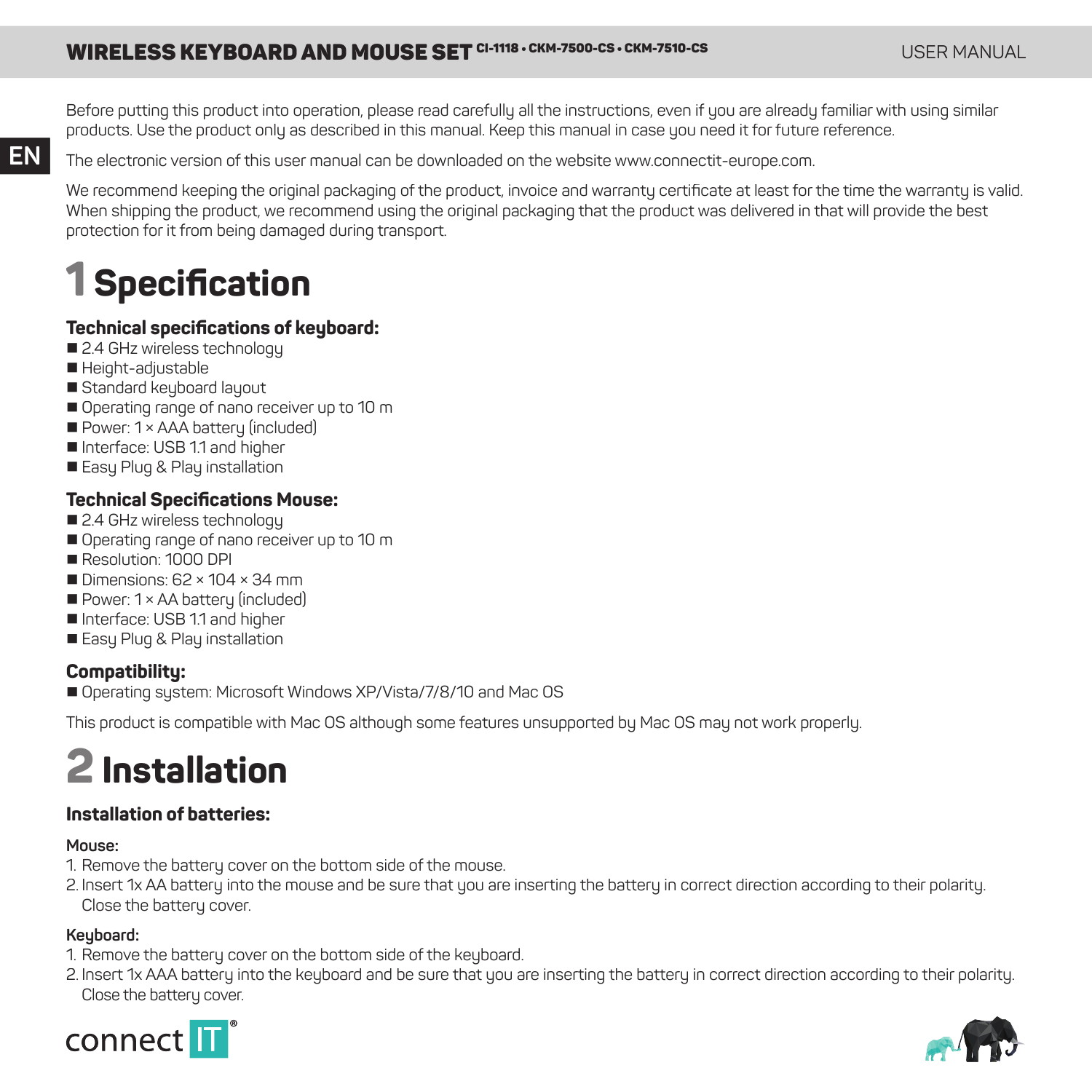### **Installation of USB receiver to the computer:**

Insert the USB receiver to the available USB port and wait for automatic installation of drivers.

# **3 Overview**

1. Left button

- 2. Right button
- 3. Scroll wheel

## **4 Troubleshooting**

- We recommend connecting this device straight to a USB port on your computer.
- If this device is plugged in to a USB hub, make sure that the USB hub and the USB port to which it is connected can provide this device and other devices connected to the same USB hub with enough power.
- Alternatively, we recommend using an external power source with the USB hub (if the USB hub supports such functionality).

### **INSTRUCTIONS AND INFORMATION REGARDING THE DISPOSAL OF USED PACKAGING**

Dispose of packaging material at a public waste disposal site.



### **DISPOSAL OF USED ELECTRICAL AND ELECTRONIC APPLIANCES**

The meaning of the symbol on the product, its accessory or packaging indicates that this product shall not be treated as household waste. Please, dispose of this product at your applicable collection point for the recycling of electrical & electronic equipment waste. Alternatively in some states of the European Union or other European states you may return your products to your local retailer when buying an equivalent new product. The correct disposal of this product will help save valuable natural resources and help in preventing the potential negative impact on the environment and human health, which could be caused as a result of improper liquidation of waste. Please ask your local authorities or the nearest waste collection center for further details. The improper disposal of this type of waste may fall subject to national regulations for fines.

1 2 3

#### **For business entities in the European Union**

If you wish to dispose of an electrical or electronic device, request the necessary information from your seller or supplier.

#### **Disposal in other countries outside the European Union**

If you wish to dispose of this product, request the necessary information about the correct disposal method from local government departments or from your seller.







**EN**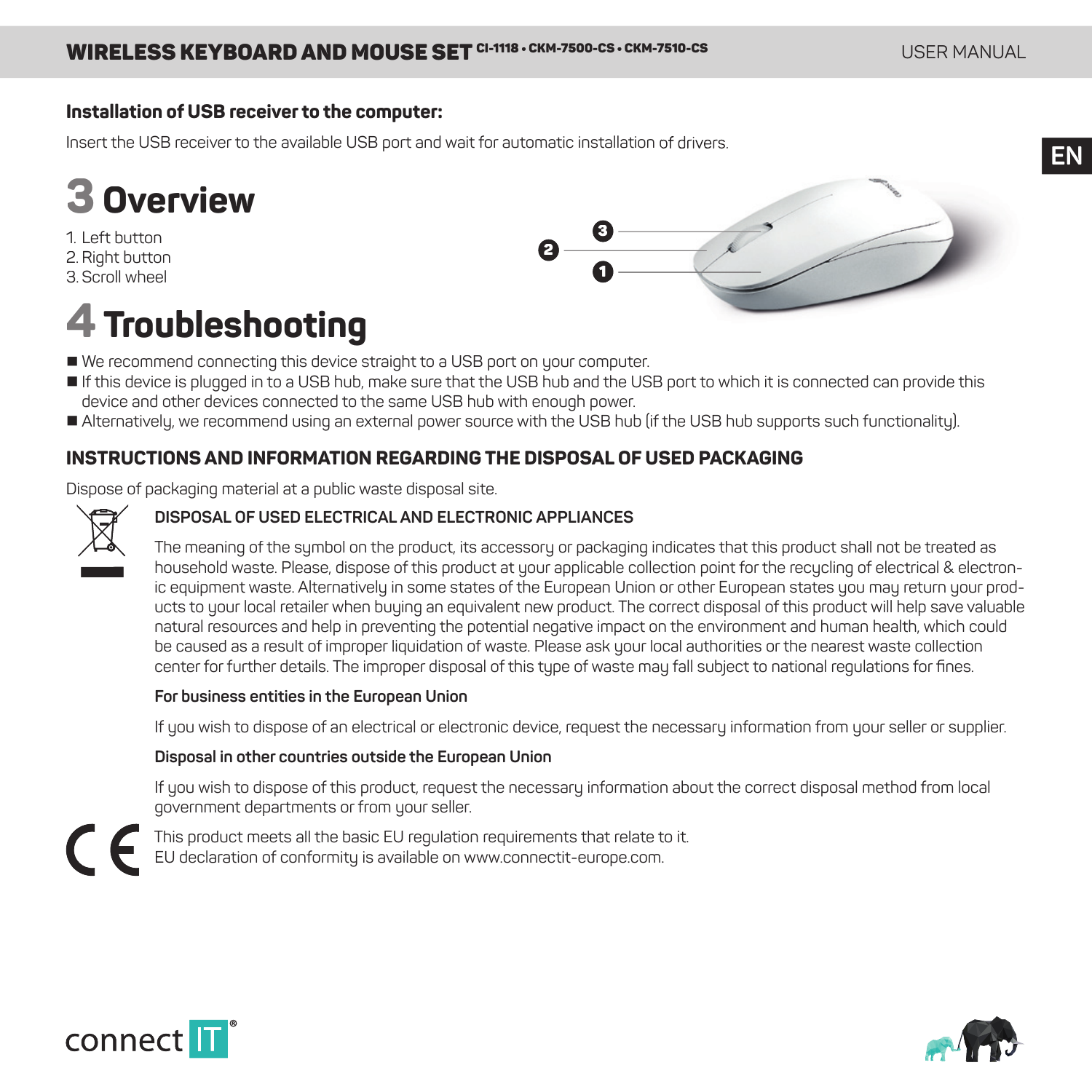## KABELLOSES SET TASTATUR & MAUS CI-1118 · CKM-7500-CS · CKM-7510-CS BENUTZERHANDBUCH

Vor Inbetriebnahme dieses Produkts lesen Sie bitte sorgfältig die komplette Anleitung zu dessen Benutzung, und das auch für den Fall, dass Sie mit der Verwendung eines Produkts ähnlicher Bauart vertraut sind. Benutzen Sie das Produkt nur auf die Art und Weise, wie in dieser Anleitung beschrieben. Bewahren Sie diese Anleitung für den weiteren Verwendungsbedarf gut auf.

#### Diese Benutzungsanleitung können Sie auch in elektronischer Version herunterladen auf der Webseite: www.connectit-europe.com.

Mindestens für die Dauer der Garantielaufzeit ist die Aufbewahrung der Originalverpackung des Produkts, des Kaufbelegs sowie des Garantieblatts (falls mitgeliefert) zu empfehlen. Beim Transport empfehlen wir das Produkt zurück in die Originalverpackung zu legen, in der es geliefert wurde und die es am besten gegen Beschädigungen beim Transport schützt.

## **1 Spezifi kation**

#### **Technische Spezifi kationen der Tastatur:**

- Kabellose Technologie 2.4 GHz
- Höhenverstellbar

**DE**

- Klassische Anordnung der Tasten
- Reichweite des Nano-Receivers bis zu 10 m
- Spannungsversorgung: 1 × AAA Batterie (in der Verpackung)
- Schnittstelle: USB 11 und höher
- **E** Finfache Installation durch Plug & Play

#### **Technische Spezifi kationen der Maus:**

- Kabellose Technologie 2.4 GHz
- Reichweite des Nano-Receivers bis zu 10 m
- Auflösung: 1000 DPI
- Ungefähre Abmessungen: 62 × 104 × 34 mm
- Spannungsversorgung: 1× AA Batterie (in der Verpackung)
- Schnittstelle: USB 11 und höher
- Einfache Installation durch Plug & Play

#### **Kompatibilität:**

Betriebssystem: Microsoft Windows XP/Vista/7/8/10 und Mac OS

Dieses Produkt ist kompatibel mit Mac OS obwohl einige Funktionen eventuell nicht funktionieren oder nicht von MacOS unterstützt werden.

## **2 Installation**

### **Einlegen der Batterien:**

#### **der Maus:**

- 1. Öffnen Sie den Deckel des Batteriefaches auf der Unterseite der Maus.
- 2. Legen Sie 1x AA Batterie hinein. Achten Sie hierbei auf die richtige Polarität der Batterie. Schließen Sie den Deckel des Batteriefaches.

### **der Tastatur:**

- 1. Öffnen Sie den Deckel des Batteriefaches auf der Unterseite der Tastatur.
- 2. Legen Sie 1x AAA Batterie hinein. Achten Sie hierbei auf die richtige Polarität der Batterie. Schließen Sie den Deckel des Batteriefaches.



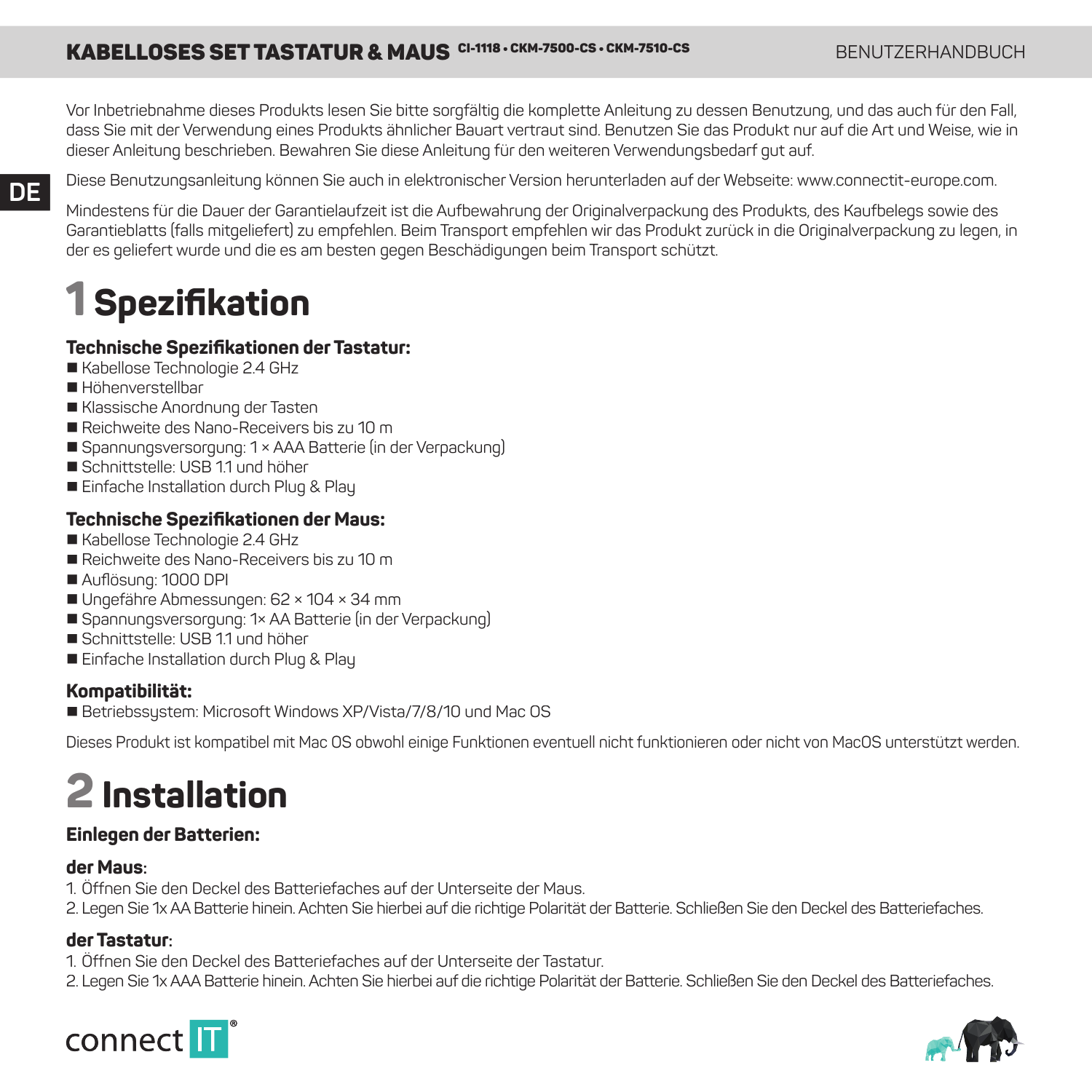### **Installation des USB Empfängers auf dem Computer:**

USB Empfänger in den freien USB Port schieben und auf die automatische Installation der Driver warten.

# **3 Übersicht**

1. Linke Taste

2. Rechte Taste

3. Scrollrad



## **4 Behebung von Schwierigkeiten**

- Es wird empfohlen, dieses Gerät direkt an den USB-Port des Computers anzuschließen.
- Beim Anschluss des Gerätes mittels eines USB-Hubs (Mehrfach-Port) vergewissern Sie sich bitte, dass Ihr USB-Hub (Mehrfach-Port) und der USB-Port im Computer, an den er angeschlossen ist, in der Lage sind, ausreichenden Strom für die Versorgung aller an den USB-Hub angeschlossenen Geräte zu liefern.
- Gegebenenfalls empfehlen wir, für den USB-Hub (Mehrfach-Port) eine externe Spannungsquelle zu verwenden, sofern der USB-Hub (Mehrfach-Port) dies ermöglicht.

## **HINWEISE UND INFORMATIONEN ÜBER DIE VERWENDUNG GEBRAUCHTER VERPACKUNGSMATERIALIEN**

Bringen Sie das Verpackungsmaterial an einen Ort, der von der Gemeinde zur Verbringung von Verpackungsmaterialien bestimmt ist.



### **ENTSORGUNG GEBRAUCHTER ELEKTRISCHER UND ELEKTRONISCHER GERÄTE**

Dieses Symbol an den Produkten bzw. in den Begleitdokumenten bedeutet, dass gebrauchte elektrische und elektronische Produkte nicht in die üblichen Siedlungsabfälle verbracht werden dürfen. Zur richtigen und ordnungsgemäßen Entsorgung und Verwertung übergeben Sie diese Produkte den dafür bestimmten Sammelstellen. In einigen EU-Staaten und in anderen europäischen Ländern haben Sie alternativ die Möglichkeit, die Produkte an den lokalen Händler beim Kauf eines ähnlichen neuen Produkts abzugeben. Mit der richtigen Entsorgung dieses Produkts helfen Sie dabei, die wertvollen natürlichen Ressourcen zu wahren und fördern den Schutz potentieller negativer Auswirkungen auf die Umwelt und die menschliche Gesundheit, die infolge einer falschen Entsorgung von Abfällen auftreten könnten. Für nähere Informationen wenden Sie sich bitte an die lokalen Behörden oder an die nächste Sammelstelle. Bei falscher Entsorgung dieser Art von Abfällen können gemäß den nationalen Vorschriften Geldbußen verhängt werden.

#### **Für die Unternehmen in den EU-Staaten**

Zur Entsorgung elektrischer und elektronischer Geräte wenden Sie sich bitte an Ihren Fachhändler oder Lieferer.

### **Entsorgung in den übrigen Ländern außerhalb der EU**

Dieses Symbol gilt in der Europäischen Union. Wenn Sie dieses Produkt entsorgen möchten, wenden Sie sich bezüglich der Informationen über die richtige Art der Entsorgung an die lokalen Behörden oder an Ihren Fachhändler.

Dieses Produkt erfüllt alle grundlegenden Anforderungen der entsprechenden EU-Richtlinien. Die EU-Konformitätserklärung finden Sie auf www.connectit-europe.com.



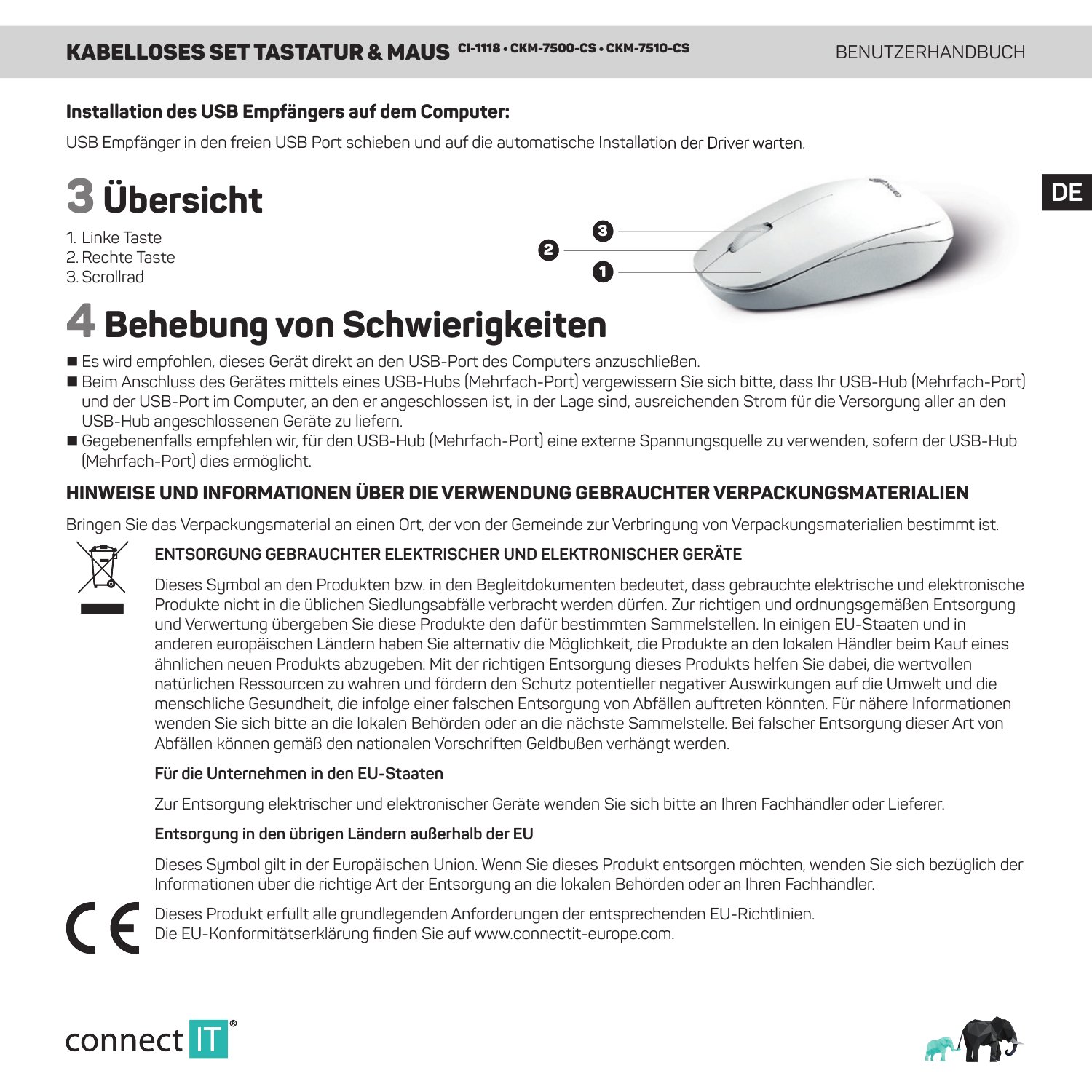Przed użyciem tego wyrobu prosimy o uważne przeczytanie całej instrukcji jej użytkowania, również w przypadku, kiedy zapoznali się Państwo z użytkowaniem wyrobu podobnego typu. Wyrobu należy używać tylko tak, jak jest opisane w niniejszej instrukcji użytkowania. Niniejszą instrukcję użytkowania należy schować na wypadek potrzeby w przyszłości.

Niniejszą instrukcję użytkowania można pobrać w formie elektronicznej na stronach internetowych www.connectit-europe.com.

**PL**

Minimalne przez okres gwarancji zalecamy zachowanie oryginalnego opakowania wyrobu, dokumentu zakupu i ewentualnie karty gwarancyjnej, o ile została dostarczona. W razie wysyłki zalecamy zapakowanie wyrobu do oryginalnego opakowania, w którym został dostarczony i które najlepiej chroni go przed uszkodzeniem podczas transportu.

# **1 Specyfi kacja**

## **Specyfi kacje techniczne klawiatury:**

- Bezprzewodowa technologia 2.4 GHz
- Nastawna na wusokość
- Klasyczny układ klawiszy
- Zasieg roboczy nano odbiornika do 10 m
- Zasilanie: 1 × bateria AAA (w opakowaniu)
- Interfejs: USB 1.1 i wyższy
- Łatwa instalacia Plug & Plau

### **Specyfi kacje techniczne myszy:**

- Bezprzewodowa technologia 2.4 GHz
- Zasięg roboczy nano odbiornika do 10 m
- Rozdzielczość: 1000 DPI
- Wymiary w przybliżeniu: 62 × 104 × 34 mm
- Zasilanie: 1 × baterie AA (w opakowaniu)
- Interfejs: USB 1.1 i wyższy
- Łatwa instalacja Plug & Play

### **Kompatybilność:**

System operacyjny: Microsoft Windows XP/Vista/7/8/10 i Mac OS

Produkt jest kompatybilny z Mac OS, ale niektóre funkcje produktu, których Mac OS nie obsługuje, nie muszą działać prawidłowo.

# **2 Instalacja**

## **Instalacja baterii:**

#### **Mysz:**

- 1. Otworzyć pokrywę baterii od spodu myszy.
- 2. Włożyć 1x bateriea AA do myszy i upewnić się, że są włożone z prawidłową biegunowością według oznaczenia. Zamknąć pokrywę baterii.

### **Klawiatura:**

- 1. Otworzyć pokrywę baterii na spodniej stronie klawiatury.
- 2. Włożyć 1xx bateria AAA do klawiatury i upewnić się przy tym, że bateria są wkładane prawidłowo według podanej biegunowości. Zamknąć pokrywe baterii



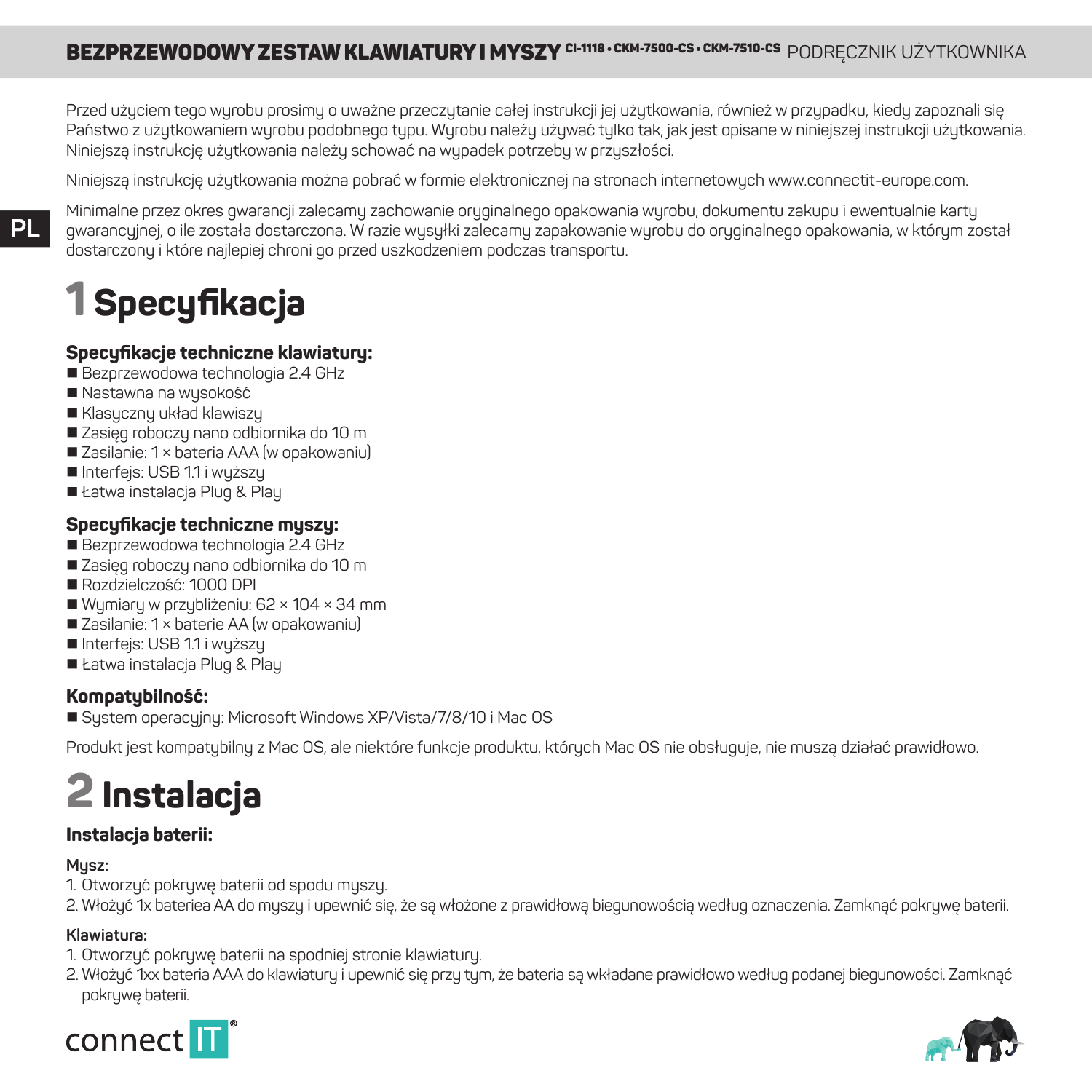## **Instalacja odbiornika USB do komputera:**

Zasunąć odbiornik USB do wolnego portu USB i zaczekać na automatyczną instalację sterowników.



1. Lewy przycisk 2. Prawy przycisk 3. Kółko do przewijania

## **4 Usuwanie problemów**



- Zaleca się podłączanie tego urządzenia bezpośrednio do portu USB komputera.
- Po podłączeniu przez USB hub (rozgałęziacz) upewnić się, że USB hub (rozgałęziacz) i port USB w komputerze, do którego jest podłączony, jest w stanie dostarczać dostateczny prąd do zasilania wszystkich urządzeń podłączonych do tego samego USB hubu .<br>(roznałeziacza)
- Ewentualnie zalecamy użycie do USB hubu (rozgałęziacza) zewnętrznego zasilacza (o ile to USB hub (rozgałęziacz) umożliwia).

### **ZALECENIA I INFORMACJE DOTYCZĄCE OBCHODZENIA SIĘ Z OPAKOWANIEM**

Zużytu materiał opakowaniowy odłożyć na miejsce wyznaczone przez władze lokalne do układania odpadu.



### **LIKWIDACJA ZUŻYTYCH URZĄDZEŃ ELEKTRYCZNYCH I ELEKTRONICZNYCH**

Ten symbol na produktach lub w dokumentacji towarzyszącej oznacza, że zużyte wyroby elektryczne i elektroniczne nie mogą być wyrzucane do zwykłego odpadu komunalnego. Do prawidłowej likwidacji, odnowy lub recyklingu oddać te wurobu w wyznaczonych zbiornicach. Alternatywnie w rozwiniętych krajach Unii Europejskiej lub w innych krajach europejskich można zwrócić swoje wyroby lokalnemu sprzedawcy kupując odpowiedni nowy produkt. Prawidłowa likwidacja tego produktu pomoże w zachowaniu cennuch zasobów naturalnych i w prewencji potencjalnego negatywnego wpływu na środowisko i zdrowie ludzi w wuniku nieprawidłowej likwidacji odpadów. Bliższe informacje można uzuskać w lokalnuch urzędach lub najbliższej zbiornicy odpadu. W razie nieprawidłowej likwidacji tego rodzaju odpadu, zgodnie z międzynarodowymi przepisami, może zostać udzielona karta.

### **Dla podmiotów gospodarczych w państwach Unii Europejskiej**

W razie zamiaru likwidacji urządzeń elektrycznych i elektronicznych należy zasięgnąć potrzebnych informacji u swojego sprzedawcy lub dostawcy.

### **Likwidacja w pozostałych krajach poza Unią Europejską**

Ten symbol obowiązuje w Unii Europejskiej. Chcąc zlikwidować ten wyrób należy zasięgnąć potrzebnych informacji o prawidłowym sposobie likwidacji w lokalnych urzędach lub u swojego sprzedawcy.

Ten wyrób spełnia wszelkie podstawowe wymagania dyrektyw UE, które go dotyczą. Deklaracja zgodności UE jest do dyspozycji na www.connectit-europe.com.



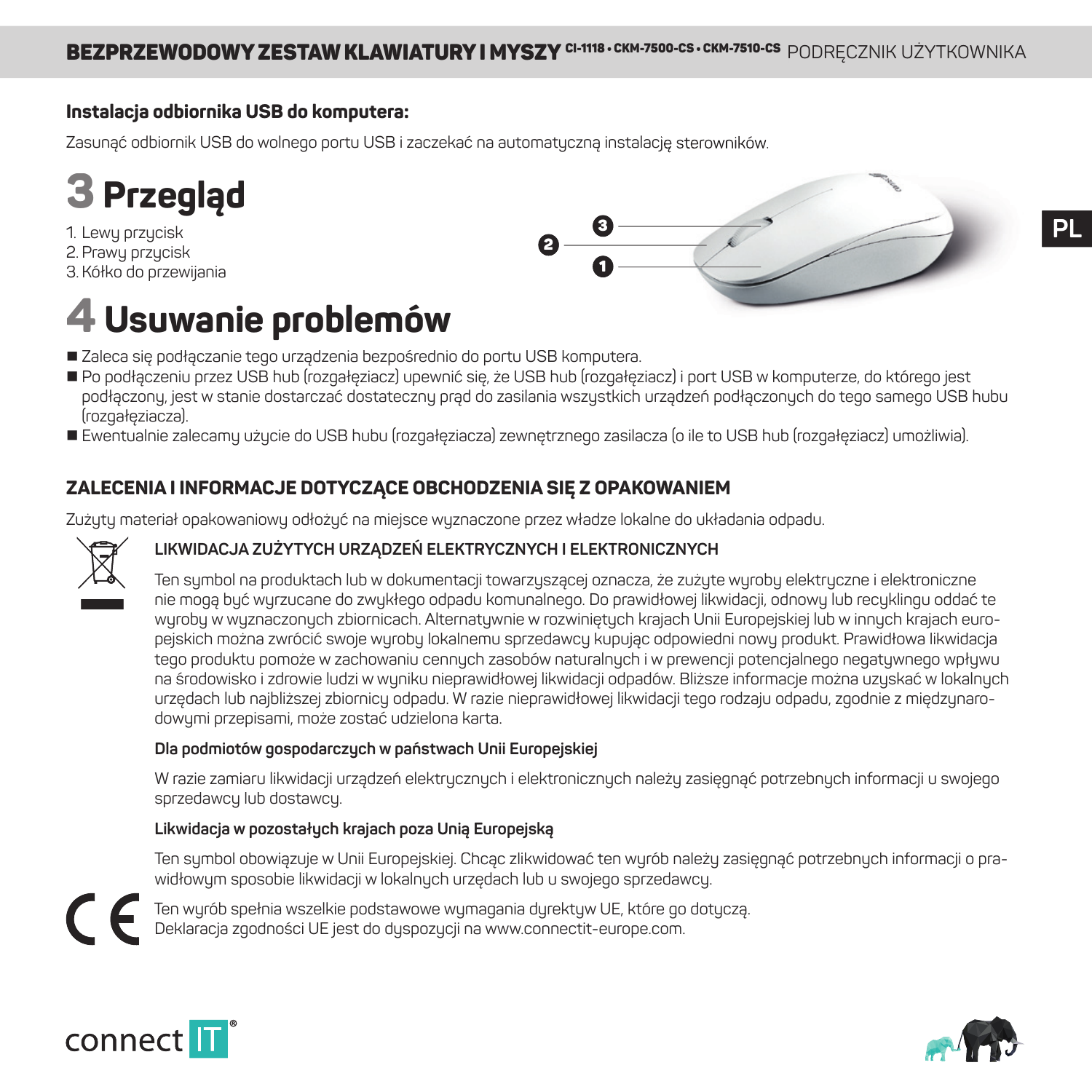## **BEZDRÁTOVÝ SET KLÁVESNICE A MYŠI <sup>CI-1118</sup> • CKM-7500-CS • CKM-7510-CS • CKM-7510-CS • CHANUÁL CHÁNU JÁL PODRÁTOVÝ SET KLÁVEGY VANUTÁL EXPERIMENTELSKÝ MANUÁL**

Před uvedením tohoto výrobku do provozu si, prosím, pečlivě prostudujte celý návod k jeho použití, a to i v případě, že jste již obeznámeni s používáním výrobků podobného typu. Výrobek používejte pouze tak, jak je popsáno v tomto návodu k použití. Tento návod k použití uschovejte pro případ další potřeby.

V elektronické podobě si tento návod k použití můžete stáhnout na webové stránce www.connectit-europe.com.

Minimálně po dobu záruky doporučujeme uschovat originální balení výrobku, doklad o nákupu a případně i záruční list, pokud byl dodán. V případě přepravy doporučujeme zabalit výrobek zpět do originálního balení, ve kterém byl dodán a který jej nejlépe chrání proti poškození při přepravě.

## **1 Specifi kace**

### **Technické specifi kace klávesnice:**

- Bezdrátová technologie 2.4 GHz
- Výškově polohovatelná
- Klasické rozložení kláves
- Provozní dosah nano přijímače až 10 m
- Napájení: 1 × AAA baterie (v balení)
- Rozhraní: USB 11 a vušší
- Snadná instalace Plug & Play

### **Technické specifi kace myši:**

- Bezdrátová technologie 2.4 GHz
- **Provozní dosah nano přijímače až 10 m**
- Rozlišení: 1000 DPI
- Přibližné rozměry: 62 × 104 × 34 mm
- Napájení: 1 × AA baterie (v balení)
- Rozhraní: USB 11 a vušší
- Snadná instalace Plug & Play

#### **Kompatibilita:**

■ Dnerační sustém: Microsoft Windows XP/Vista/7/8/10 a Mac OS

Produkt je kompatibilní s Mac OS, ale některé funkce produktu, které Mac OS nepodporuje, nemusí fungovat správně.

## **2 Instalace**

#### **Instalace baterií:**

### **Myš:**

- 1. Otevřete kryt baterie na spodní straně myši.
- 2. Vložte 1x AA baterii do myši a přitom se ujistěte, že baterii vkládáte správným směrem dle uvedené polarity. Uzavřete kryt na baterie.

#### **Klávesnice:**

- 1. Otevřete kryt baterie na spodní straně klávesnice.
- 2. Vložte 1x AAA baterii do klávesnice a přitom se ujistěte, že baterii vkládáte správným směrem dle uvedené polarity. Uzavřete kryt na baterie.



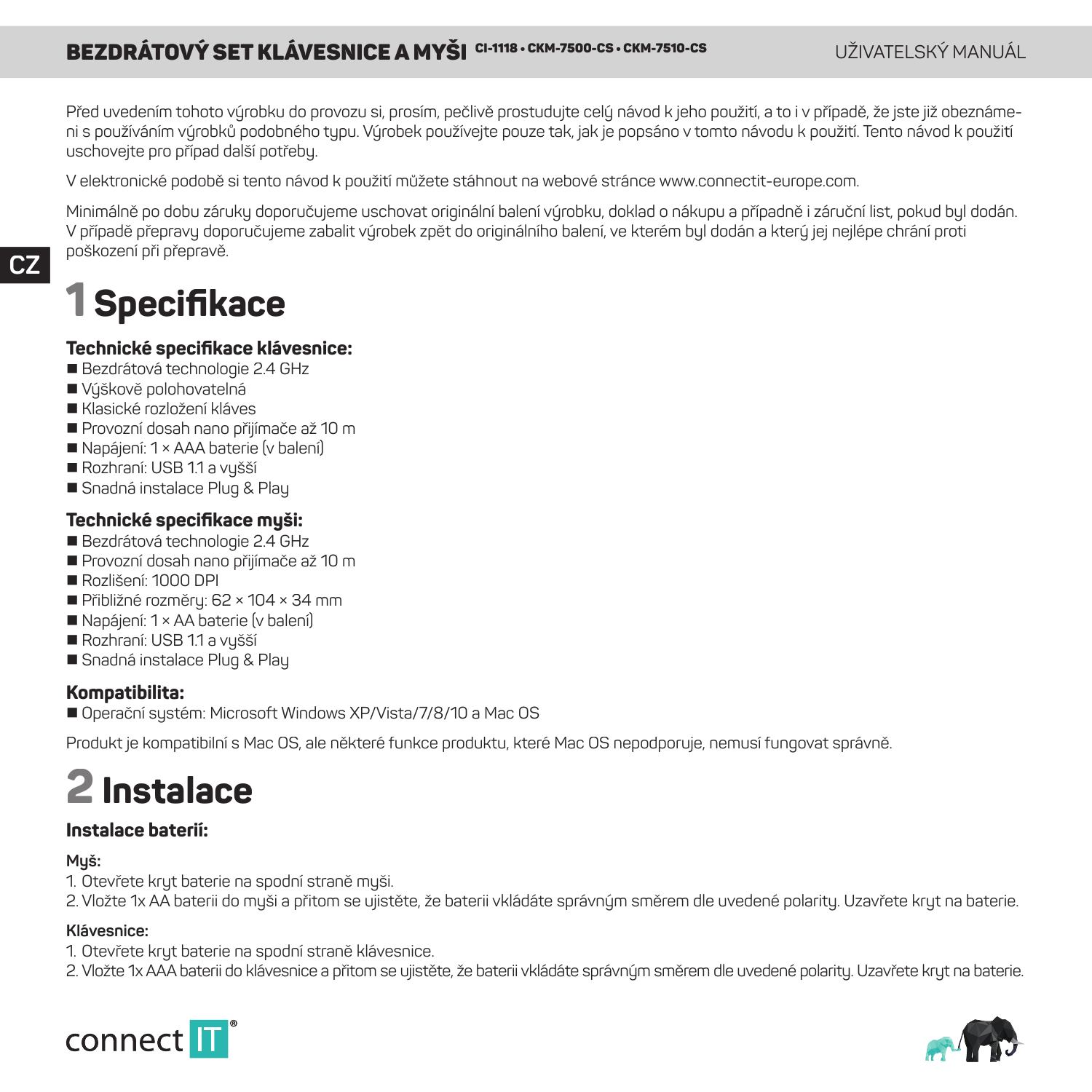**CZ**

## **Instalace USB přijímače:**

Zasuňte USB přijímač do volného USB portu a vyčkejte na automatickou instalaci ovladačů.



- 1. Levé tlačítko
- 2. Pravé tlačítko
- 3. Posuvné kolečko

## 1 2 3

# **4 Odstraňování potíží**

- Toto zařízení je doporučeno zapojovat přímo do USB portu počítače.
- Při zapojení zařízení přes USB hub (rozbočovač) se ujistěte, že váš USB hub (rozbočovač) a USB port v počítači, do kterého je připojen, je schopen dodávat dostatečný proud pro napájení všech zařízení připojených do stejného USB hubu (rozbočovače).
- Případně doporučujeme použít pro USB hub (rozbočovač) externí napájecí zdroj (pokud to USB hub (rozbočovač) umožňuje.

## **POKYNY A INFORMACE O NAKLÁDÁNÍ S POUŽITÝM OBALEM**

Použitý obalový materiál odložte na místo určené obcí k ukládání odpadu.



### **LIKVIDACE POUŽITÝCH ELEKTRICKÝCH A ELEKTRONICKÝCH ZAŘÍZENÍ**

Tento symbol na produktech anebo v průvodních dokumentech znamená, že použité elektrické a elektronické výrobky nesmí být přidány do běžného komunálního odpadu. Ke správné likvidaci, obnově a recuklaci předejte tyto výrobky na určená sběrná místa. Alternativně v některých zemích Evropské unie nebo jiných evropských zemích můžete vrátit své výrobky místnímu prodejci při koupi ekvivalentního nového produktu. Správnou likvidací tohoto produktu pomůžete zachovat cenné přírodní zdroje a napomáháte prevenci potenciálních negativních dopadů na životní prostředí a lidské zdraví, což by mohly být důsledky nesprávné likvidace odpadů. Další podrobnosti si vyžádejte od místního úřadu nebo nejbližšího sběrného místa. Při nesprávné likvidaci tohoto druhu odpadu mohou bút v souladu s národními předpisu udělenu pokutu.

#### **Pro podnikové subjekty v zemích Evropské unie**

Chcete-li likvidovat elektrická a elektronická zařízení, vyžádejte si potřebné informace od svého prodejce nebo dodavatele.

#### **Likvidace v ostatních zemích mimo Evropskou unii**

Tento symbol je platný v Evropské unii. Chcete-li tento výrobek zlikvidovat, vyžádejte si potřebné informace o správném způsobu likvidace od místních úřadů nebo od svého prodejce.



Tento výrobek splňuje veškeré základní požadavky směrnic EU, které se na něj vztahují. EU prohlášení o shodě je k dispozici na www.connectit-europe.com.



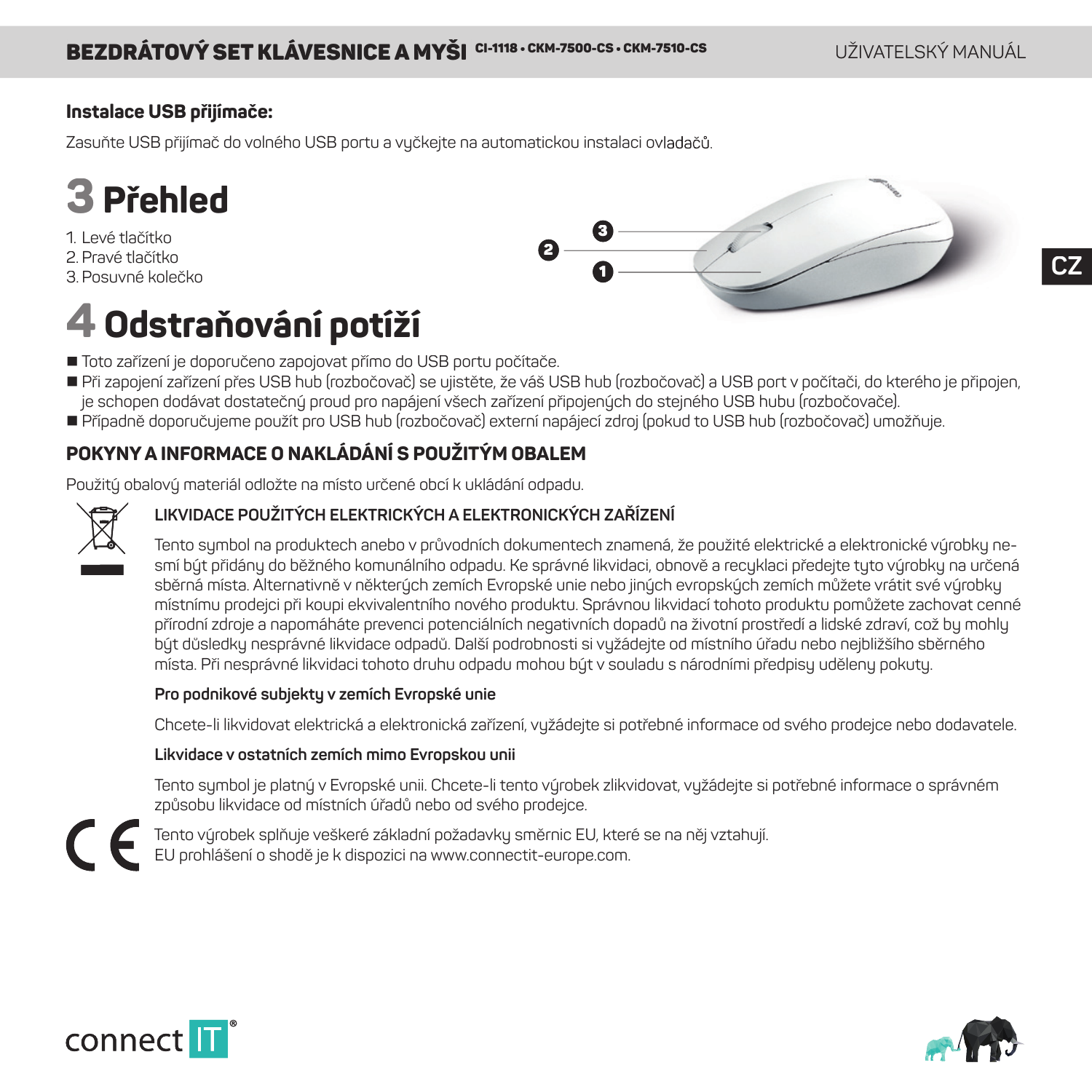## **BEZDRÔTOVÝ SET KLÁVESNICE A MYŠI <sup>CI-1118</sup> • CKM-7500-CS • CKM-7510-CS** • CHATEL CHATEL'SKÝ MANUÁL

Pred uvedením tohto výrobku do prevádzky, si prosím starostlivo prečítajte celý návod na použitie, a to aj v prípade, že ste už oboznámený s používaním výrobku podobného typu. Výrobok používajte iba tak, ako je popísané v tomto návode na používanie. Tento návod k použitiu uchovajte pre prípad ďalšej potreby.

V elektronickej podobe si tento návod na použitie môžete stiahnuť na webovej stránke www.connectit-europe.com

Minimálne po dobu záruku odporúčame uchovať originálne balenie výrobku, doklad o nákupe a prípadne aj záručný list, pokiaľ bol dodaný. V prípade prepravy odporúčame zabaliť výrobok späť do originálneho balenia, v ktorom bol dodaný, a ktorý ho najlepšie ochráni proti poškodeniu pri preprave.

## **SK 1 Špecifi kácie**

### **Technické špecifi kácie klávesnice:**

- Bezdrôtová technológia 2.4 GHz
- Vúškovo polohovateľná
- Klasické rozložení kláves
- Prevádzkový dosah nano prijímača až 10 m
- Napájanie: 1 × AAA batérie (v balení)
- Rozhranie: USB 11 a vuššie
- Jednoduchá inštalácia Plug & Play

### **Technické špecifi kácie myši:**

- Bezdrôtová technológie 2.4 GHz
- Prevádzkovú dosah nano prijímača až 10 m
- Rozlíšenie: 1000 DPI
- Približné rozmery: 62 × 104 × 34 mm
- Napájanie: 1 × AA batérie (v balení)
- Rozhranie: USB 11 a vuššie
- Jednoduchá inštalácia Plug & Play

### **Kompatibilita:**

■ Operačný systém: Microsoft Windows XP/Vista/7/8/10 a Mac OS

Produkt je kompatibilný s Mac OS, ale niektoré funkcie produktu, ktoré Mac OS nepodporuje nemusia fungovať správne.

# **2 Inštalácia**

### **Instalace baterií:**

### **Myš:**

1. Otvorte kryt batérie na spodnej strane myši.

2. Vložte 1x AA batériu do myši a pritom sa uistite, že batériu vkladáte správnym smerom podľa uvedenej polarity. Uzavrite kryt batérie.

### **Klávesnice:**

1. Otvorte kryt batérie na spodnej strane klávesnice.

2. Vložte 1x AAA batériu do klávesnice a pritom sa uistite, že batériu vkladáte správnym smerom podľa uvedenej polarity. Uzavrite kryt batérie.



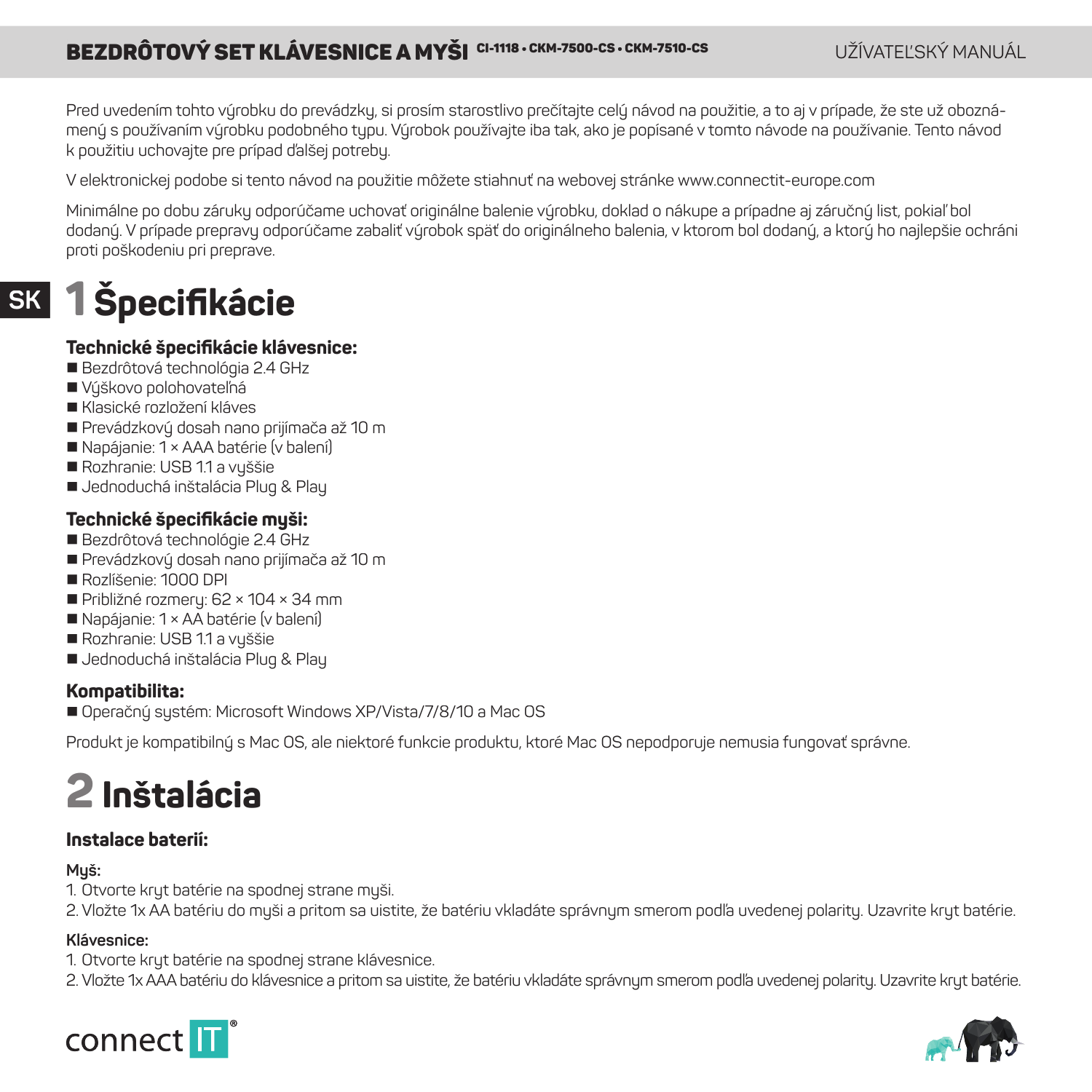## **Instalace USB prijímača:**

Zasuňte USB prijímač do voľného USB portu a počkajte na automatickú inštaláciu ovládačov.



3. Ľavé tlačidlo 4. Pravé tlačidlo

5. Posuvné koliesko



## **4 Odstraňovanie porúch**

- Toto zariadenie je odporúčané zapájať priamo do USB portu počítača
- Pri zapojení zariadenia cez USB hub (rozbočovač) sa uistite, že váš USB hub (rozbočovač) a USB port na počítači, do ktorého je pripojený, je schopný dodávať dostatočný prúd pre napájanie všetkých zariadení pripojených do rovnakého USB hubu (rozbočovača).
- Prípadne odporúčame použiť pre USB hub (rozbočovač) externý napájací zdroj (ak to USB hub (rozbočovač) umožňuje.

## **POKYNY A INFORMÁCIE O NARÁBANÍ S POUŽITÝM OBALOM**

Použitý obalový materiál odložte na miesto určené obci k uloženiu odpadov.



### **LIKVIDÁCIA POUŽITÝCH ELEKTRICKÝCH A ELEKTRONICKÝCH ZARIADENÍ**

Tento symbol na produktoch alebo v sprievodných dokumentoch znamená, že použité elektrické a elektronické výrobky nesmú byť pridané do bežného komunálneho odpadu. K správnej likvidácií, obnove a recyklácií predajte tieto výrobky na určené zberné miesta. Alternatívne v niektorých zemiach Európskej únie alebo iných európskych zemiach môžete vrátiť svoje výrobky miestnemu predajcovi pri kúpe ekvivalentného nového produktu. Správnou likvidáciou tohto produktu pomôžete zachovať cenné prírodné zdroje a napomáhate prevencií potenciálnych negatívnych dopadov na životné prostredie a ľudské zdravie, čo by mohlo mať dôsledky z nesprávnej likvidácie odpadov. Ďalšie podrobnosti si vyžiadajte od miestneho úradu alebo od najbližšieho zberného miesta. Pri nesprávnej likvidácií tohto druhu odpadu môžu byť v súlade s národnými predpismi udelené pokuty.

### **Pre podnikové subjekty v zemiach Európskej únie**

Ak chcete likvidovať elektrické a elektronické zariadenia, vyžiadajte si potrebné informácie od svojho predajcu alebo dodávateľa.

#### **Likvidácia v ostatných zemiach mimo Európskej únie**

Tento symbol je platný v Európskej únií. Ak chcete tento výrobok zlikvidovať, vyžiadajte si potrebné informácie o správnom spôsobe likvidácie od miestnych úradov alebo od svojho predajcu.

Tento výrobok splňuje všetky základné požiadavky a smernice EÚ, ktoré sa k nemu vzťahujú. EÚ vyhlásenia o zhode je k dispozícií na www.connectit-europe.com.